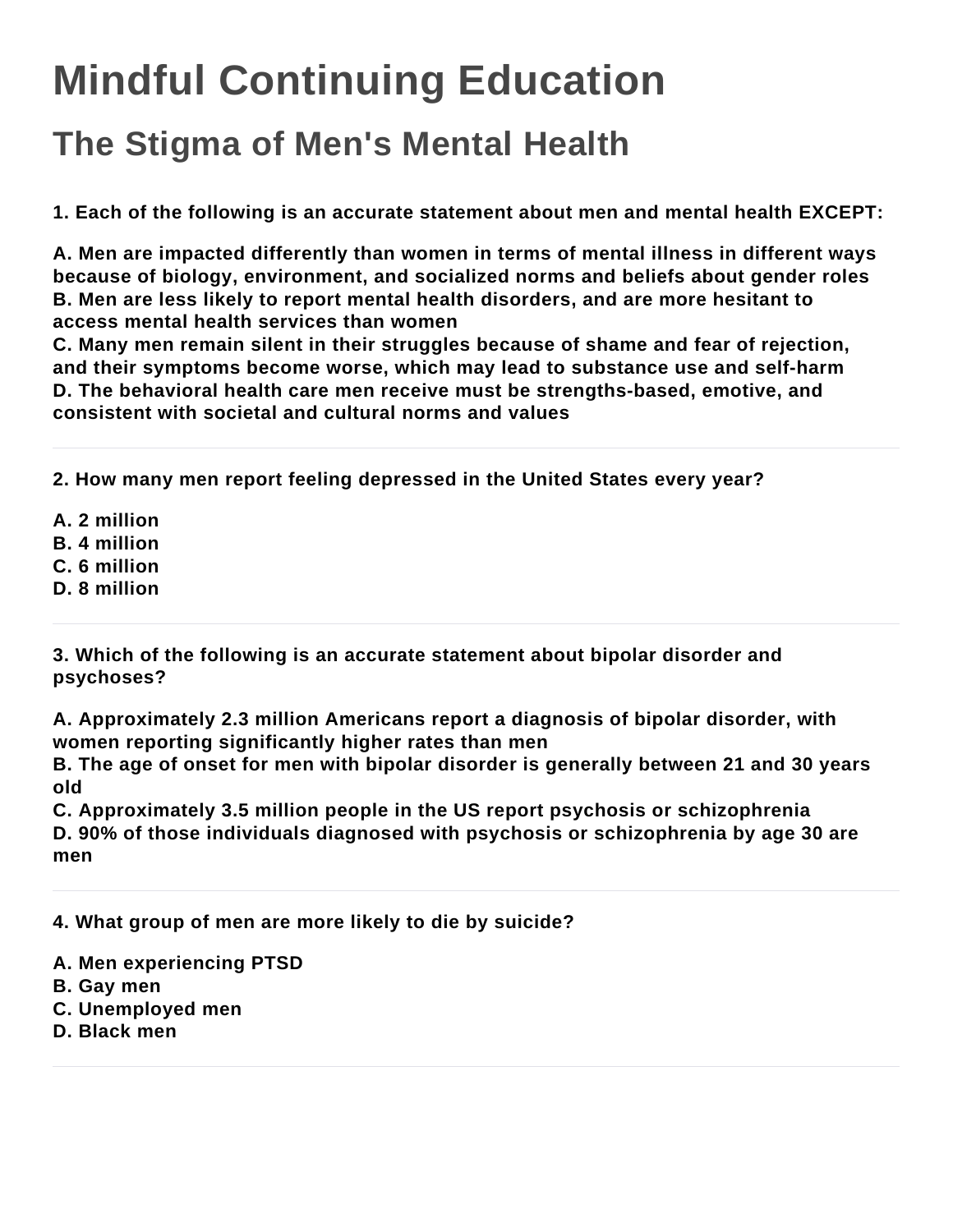**5. All of the following but one are risk factors for men attempting suicide. Which does not belong?**

- **A. Isolation**
- **B. Gambling use disorder**
- **C. Unemployment**
- **D. Substance use**

**6. Which of the following is NOT recommended when safety planning for suicidal ideation?**

**A. Identify the patient's warning signs so that the crisis plan can be enacted and implemented**

**B. Establish a list of social contacts, family members and close friends who can help C. Explore external coping strategies that help the patient during crises periods, such** 

**as participation in school or community projects or activities**

**D. Create a safe environment for the patient that includes a way to identify the specific agencies that can support the individual as needed during suicidal ideation**

**7. When comparing men's substance use to that of women, which is true?**

**A. Men generally use more heroin than women, and they are more likely to inject it B. Men generally use more methamphetamine and cocaine than women**

**C. Men who use marijuana excessively experience memory and breathing problems more frequently than women who use it excessively**

**D. From the ages of 12-20, young men drink with greater frequency than young women do**

**8. All of the following but one are common symptoms that men present with when they are struggling with a mental illness. Which does not belong?**

**A. Flat affect B. Anger C. Increase in worry D. Reduced libido**

**9. All of the following but one life experiences or co-occuring struggles are common for men with eating disorders. Which does not belong?**

- **A. Substance use**
- **B. Self-harm**
- **C. Gastrointestinal issues**
- **D. Obsessive compulsive disorder**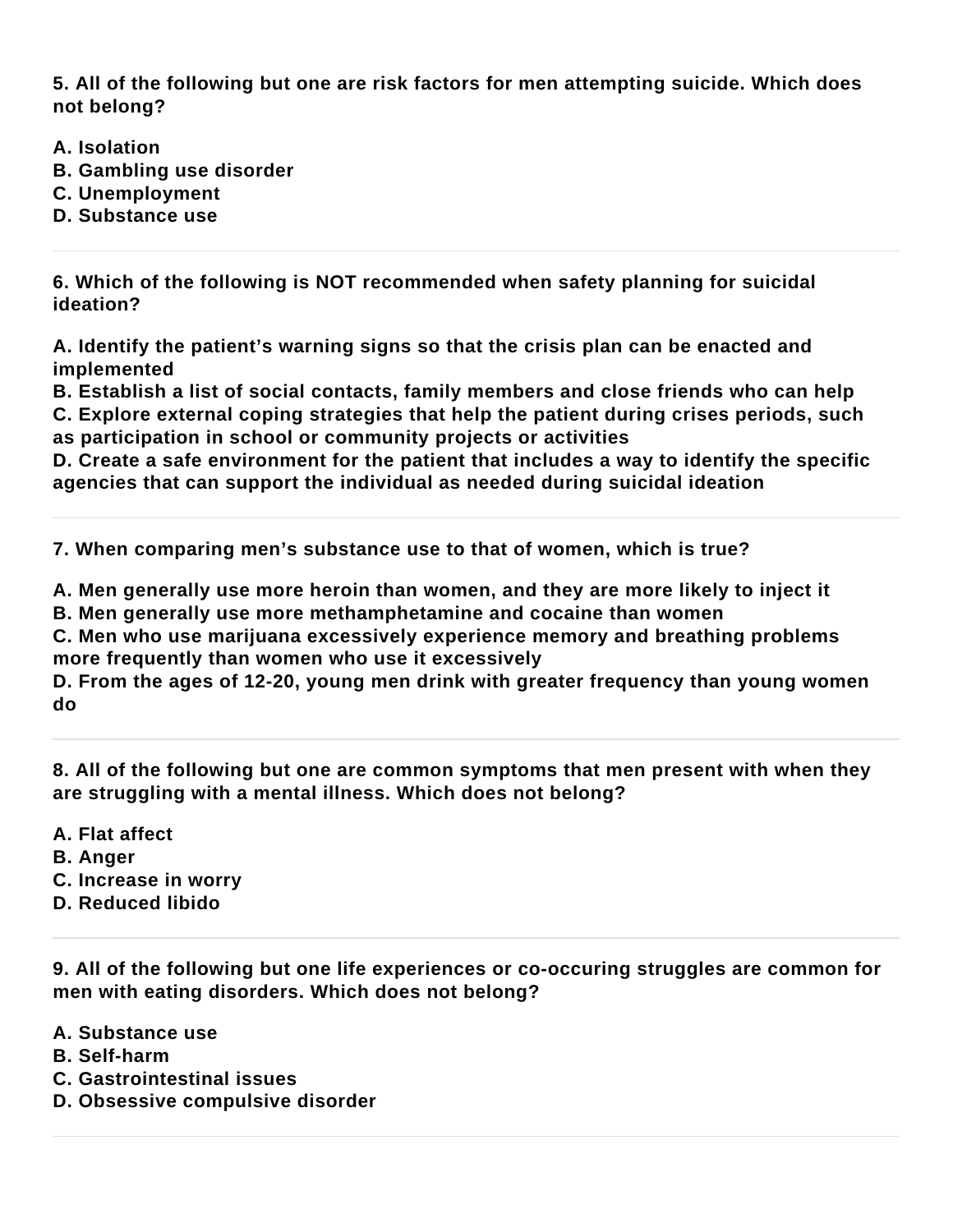**10. The rates of BPD in men are assumed by mental health professionals (despite differences in diagnosis) to be what when compared to women**

**A. They are assumed to be equally dispersed**

**B. They are assumed to be higher**

**C. They are assumed to be lower**

**D. They are assumed to be lower than women except for young men aged 18-25 who have a higher rate of BPD than women this age**

**11. Societies teach men that masculinity includes the following but one. Which trait does not belong?**

- **A. Depending on others**
- **B. Toughness**
- **C. Dominance**
- **D. Control**

**12. What is the definition of self-stigma?**

**A. The attitudes toward individuals with mental illness that are negative and disapproving**

- **B. When individuals internalize the social stigma that they receive in their communities**
- **C. When familial and cultural communities reinforce societal stigmas**
- **D. When systems reinforce the stigma from societies**

**13. What is the definition of social stigma?**

**A. The attitudes toward individuals with mental illness that are negative and disapproving**

**B. When individuals internalize the social stigma that they receive in their communities**

**C. When familial and cultural communities reinforce societal stigmas**

**D. When systems reinforce the stigma from societies**

**14. Self-stigma may lead to self-harming behavior or suicidality because the individual experiences excessive:**

**A. Shame**

**B. Guilt**

**C. Fear**

**D. Hopelessness**

**15. Self-stigma results in all but one of the following. Which does not belong?**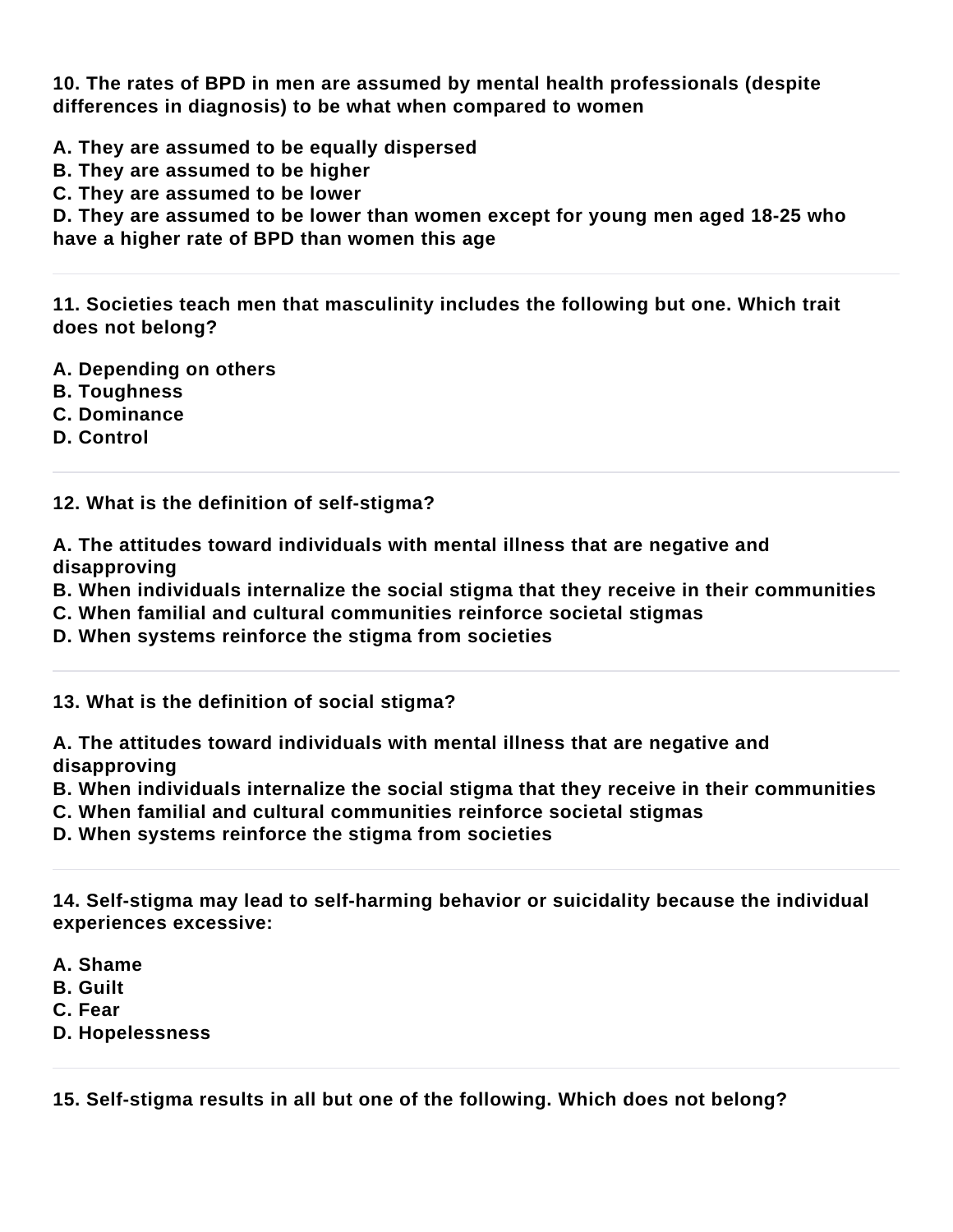**A. Poor self-esteem B. Poor self-efficacy C. Poor self-awareness D. Poor self-worth**

**16. Toxic masculinity results in all but one of the following. What does not belong?**

- **A. Increased substance use**
- **B. Increased depression**
- **C. Increased homophobia**
- **D. Increased insecurity**

**17. All of the following are ways to reduce/alleviate stigma in men's mental health but one. Which option does not belong?**

**A. Promote men communicating their feelings effectively**

- **B. Implement campaigns publicly related to reducing stigma**
- **C. Teach women to avoid being triggered by masculiine roles**
- **D. Redefine what "manhood" or "masculinity" is and how we interpret it in communities**

**18. All of the following are ways to reduce stigma in the workforce but one. Which option does not belong?**

**A. Training all employees to recognize mental health issues so they can help each other**

**B. Promoting the use of an employee assistance program**

**C. Following a proper chain of command and maintaining anonymity by management and supervisors**

**D. Properly funding insurance**

**19. All of the following but one are ways to teach boys and men to identify their feelings. What does not belong?**

**A. Roleplay can be used to identify feeling states**

**B. Teach boys and men that anger is a primary emotion, so that they can recognize and monitor it**

**C. Teach boys and men empathy**

**D. Make a habit of asking the individual what their feeling state is.**

**20. Clinicians must realize that supporting men in their behavioral health needs is different than supporting women because of the contrast in the life experience that men have in the world, as well as the differences in symptoms and:**

## **A. Perceptions**